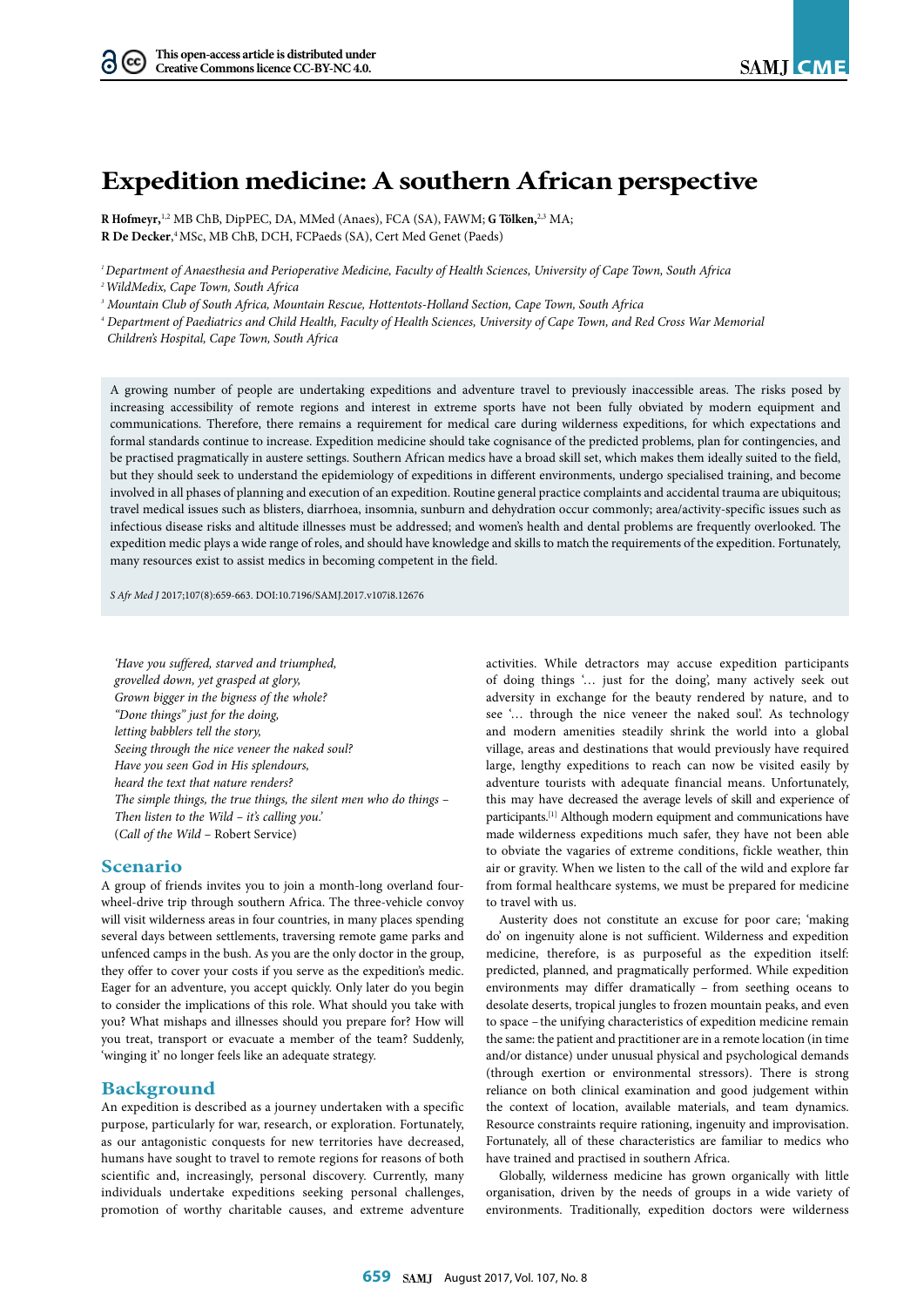enthusiasts with specific outdoor skills, who provided medical services as enthusiastic amateurs. Particularly in North America and Europe, however, these roles have become more formalised, and as expectations grew, medical standards (and ultimately research in the field) have expanded and continue to evolve rapidly.[2] Despite a strong history of participation in worldwide expeditions by South Africans, earlier development of wilderness and expedition medicine in South Africa (SA) was hampered by the limitation of international travel due to sanctions against the apartheid regime. However, the generally broad experience and skill sets of SA doctors make them well suited to provide care in extreme environments.

### **Epidemiology of expedition medicine**

To the uninitiated, providing medical care on expeditions conjures up images of wild and venomous animal attacks, frostbite, spectacular falls and outlandish tropical diseases. While isolated locations and adverse environments do carry particular concerns, it is more important for the expedition medic to be prepared for the ordinary than the obscure. Indeed, it is more likely that a participant will suffer injury as a result of a motor vehicle collision on the way to the trailhead rather than any other expedition-related risk.[3] Generally, the epidemiology of wilderness illness and injury can be considered in three classes of decreasing frequency: day-to-day 'general practitioner' ailments, travel medicine issues, and expedition/environment-specific problems.

On all but the largest expeditions, the medic is likely to be the only medical professional, and will therefore bear the brunt of any and all consultations. Immediate, free and unlimited access may encourage participants to consult the expedition medic for complaints with which they would not have presented to their general practitioner at home. Simple colds and influenza, headaches, muscle aches and strains, inconsequential gastrointestinal upsets, minor bumps and scrapes are common, and can be a drain on expedition medical supplies if treated aggressively.[4] Furthermore, consultations for women's health issues and dental hygiene (especially on longer expeditions) are frequent, and often beyond the scope of experience of the practitioner. Therefore, while learning about trypanosomiasis and Crimean-Congo haemorrhagic fever for travels in Africa may seem desirable, acquiring competence in field management of toothache and caries is more important. To combat exhaustion of simple supplies (and encourage team members to use them sparingly), it is effective to encourage all participants to carry a small first-aid kit containing items such as adhesive plasters, analgesics, antispasmodics, rehydration solution, basic dressings and an antiseptic. Adding a few basic trauma supplies – for instance, a structural aluminium malleable (SAM) splint, trauma dressing and crêpe bandage – allows these kits to be pooled to manage emergencies, and reduces the bulk that must be carried by the expedition medic.

After routine general practitioner complaints, travel medicine issues are the most frequently encountered on expeditions. Foremost among these is traveller's diarrhoea, which is frequently caused simply by a change in dietary habits while on an expedition, or exposure to benign pathogens. However, gastroenteritis can be rapidly spread within a party unless meticulous attention is paid to personal hygiene, handwashing, clean water provision, and food preparation. Any gastrointestinal upset causing dehydration or lasting >48 hours should trigger symptomatic treatment and strong consideration of antimicrobials, especially after 72 hours. Powdered or effervescent sports drink preparations are commonly carried on expeditions, and can be used to both replace lost electrolytes and mask the taste of water purification tablets.

Other frequent travel issues include poor sleep (due to jet lag, unfamiliar environments or sharing quarters with noisy sleepers), blisters, and manifestations of solar exposure such as sunburn and dehydration. While simple exhaustion often solves the insomnia, it should be remembered that poor sleep at high altitudes can be both a consequence of poor acclimatisation and a diagnostic criterion for acute mountain sickness (AMS). Early initiation of prophylaxis/ treatment with acetazolamide may profoundly improve this situation. Blisters, sunburn and dehydration are best managed by proactive prevention.

Expedition-specific medical problems are determined by the nature of the activities, destination and wilderness environment. For instance, high-altitude expeditions require planning for acclimatisation and high-altitude illness,[5,6] but should also anticipate local and systemic cold exposure injuries,[7] and accidental trauma. In the African context, this is likely to include infectious disease. Malaria is a common threat that should not be discounted. Consideration should also be given to other transmissible conditions such as Dengue fever, cholera, typhoid, yellow fever and meningitis. Finally, the specific risks of specialised expedition tasks must be anticipated, such as dysbarism or decompression illness during diving.

#### **The role of the expedition medic**

Expedition medics clearly need a wide range of competencies to fulfil an unusually broad scope of roles, as described in Table 1.

### **Expedition medic qualifications and competencies**

The nature of expedition medicine attracts individuals from diverse backgrounds, both personally and professionally. Although many expeditions may wish to be accompanied by a qualified expedition doctor, medics from fields such as nursing, prehospital or military field medicine and physiotherapy with appropriate skills and training can and do provide excellent care in the field.<sup>[8]</sup> Indeed, the breadth and depth of wilderness experience of the individual may be of more relevance than their specific medical qualification, and for some wilderness activities that carry a low risk and are without lengthy delays for evacuation, an expedition member who has been trained in advanced wilderness first aid may suffice.

Regardless of background, there are essential requirements for competency as an expedition medic. First and foremost, the medic should be competent to undertake the activities and cope well with the demands of the expedition, being comfortable to care for themselves in the specific wilderness environment. Adequate fitness and technical skill with regard to the expedition activities (e.g. mountaineering or kayaking skills) are essential. A doctor who cannot ski is a poor choice for a polar crossing, as is a nurse prone to motion sickness on a sailing trip.

Secondly, the medic must have the medical knowledge and skills to competently manage the most likely illnesses and injuries that may occur during the expedition. Generally, SA doctors have a broad skill set and can perform a wide range of minor procedures, which makes them well suited to serve on expeditions. However, as the itinerary becomes increasingly isolated from accessing a formal healthcare system, so does the level of intervention required to be practised in the field. A prospective wilderness medic should consider carefully where they may need to supplement their skills before departure (Fig. 1).

Finally, the expedition medic must consider his or her ability to perform medical care within an austere or adverse wilderness environment, with very limited support, possibly without the option of consulting colleagues, and with very limited equipment. It is a worthwhile exercise to perform wilderness simulations of potential medical emergencies, or to obtain formal wilderness medicine training, before embarking on an expedition. Crucially, wilderness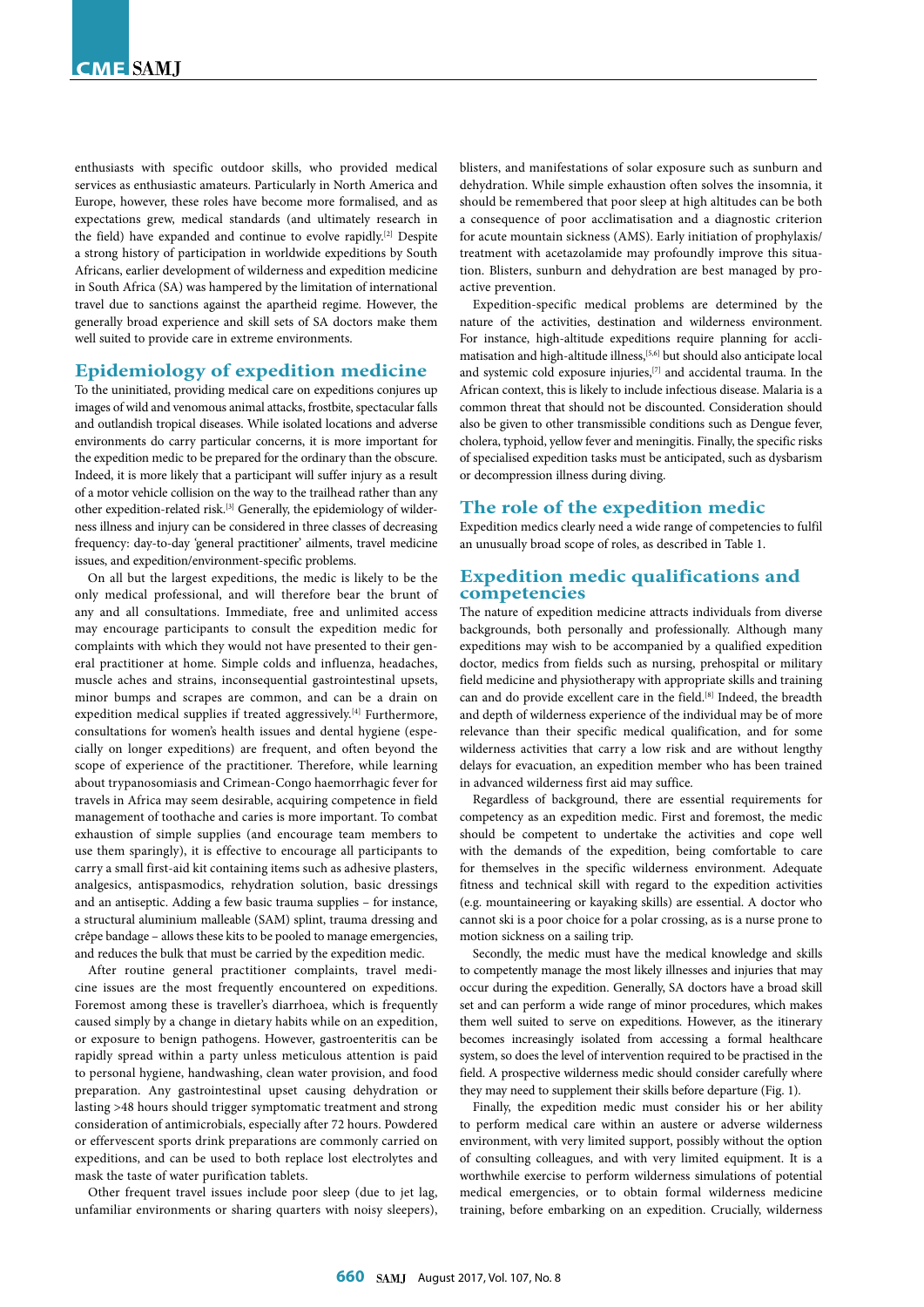| Table 1. Roles of the medic before, during and after an expedition |              |                                                                                                                                                                                                                                                                                                                                                                                                                                                                                                        |
|--------------------------------------------------------------------|--------------|--------------------------------------------------------------------------------------------------------------------------------------------------------------------------------------------------------------------------------------------------------------------------------------------------------------------------------------------------------------------------------------------------------------------------------------------------------------------------------------------------------|
| Pre-expedition                                                     | Planning     | Integrate medical considerations into all aspects of planning<br>Build close working relationship with expedition leadership<br>Learn about the area, activities, challenges and risks<br>Consider locally occurring infectious diseases: prevention, prophylaxis and specific treatments (if required)<br>Consider all facets and periods of expedition, and formulate a medical evacuation plan for each<br>area/activity/period<br>Advise participants on suitable medical and evacuation insurance |
|                                                                    | Screening    | Consider whether medical barriers to participation exist<br>Perform appropriate screening and advise participants                                                                                                                                                                                                                                                                                                                                                                                      |
|                                                                    | Provisioning | Review/plan food and water provisioning<br>Review/plan hygiene requirements<br>Plan and pack medical supplies                                                                                                                                                                                                                                                                                                                                                                                          |
|                                                                    | Training     | Acquire or improve any specifically required medical skills<br>Ensure that the medical team has appropriate and adequate wilderness skills and fitness to take part in<br>expedition activities<br>Where possible, provide medical or wilderness first-aid training to expedition participants                                                                                                                                                                                                         |
| Expedition                                                         | Prevention   | Maintain close liaison with expedition leadership<br>Build rapport with participants<br>Daily review of hygiene, food and water provisions<br>Ongoing simple preventive medicine: hydration, stretching, sun protection, infectious disease prophylaxis,<br>hand-washing, dental and other personal hygiene, sexual health<br>Regular 'clinic' times to ease access (but maintain medic sanity!)<br>Consider ongoing first-aid training (can be scenario-based)                                        |
|                                                                    | Intervention | Ensure appropriate care is available to local staff and local people<br>Manage routine medical issues during the expedition<br>Provide psychological support to participants<br>Maintain adequate records of consultations, treatments, challenges, supplies and other information, which<br>may be of future use<br>Manage medical emergencies                                                                                                                                                        |
| Post-expedition                                                    | Follow-up    | Advise participants with regard to medical conditions (eg. infectious diseases) which may only present in the<br>weeks following return from the expedition<br>Follow up on any medical problems which presented during the expedition, especially those requiring<br>evacuation or early termination of participation                                                                                                                                                                                 |
|                                                                    | Document     | Compile and submit an expedition medical report<br>Document the supplies (medicines and disposables) used during the expedition, and consider making<br>recommendations for future trips of the same nature<br>Consider publication of useful information and findings in the literature<br>Engage in networks of expedition medicine practitioners (e.g. wilderness medicine societies and online<br>discussion groups) to share experience and help advance the speciality                           |

practitioners need to be willing and able to think and act beyond the confines of their usual practice<sup>[9]</sup> (Fig. 2).

Until recently, there was little guidance on the competencies required for wilderness and expedition medicine. While numerous specialty courses exist (typically directed at specific environments, such as polar, mountain or jungle medicine) and there are several postgraduate wilderness medicine qualifications available worldwide, there has been little standardisation of requirements. In 2015, the Faculty of Pre-Hospital Care, Royal College of Surgeons of Edinburgh published a consensus report on medical provision for wilderness medicine.[10] This includes recommendations on the qualification levels of practitioners for wilderness activities, based on the perceived level of risk of the expedition, and the delay in accessing a higher level of outside care. At the most basic level, this person might be a non-medical member of the party with first-aid training. Where

risk is higher, or delay to definitive care exceeds 12 hours, a doctor or advanced allied practitioner with adequate diagnostic and procedural skills and basic wilderness training is recommended. Qualified and experienced expedition doctors are recommended for remote or high-risk expeditions.

## **Expedition medical kits**

Due to kit size and weight limitations inherent in participation in wilderness expeditions, the bag of the expedition medic must be packed with careful consideration and finesse. To keep the medical equipment within practical confines, the key determining factor becomes versatility of equipment and medication, rather than highly advanced niche applications. Every item should be either irreplaceable or have multiple uses. In addition to sufficient supplies for trauma and medical risks due to expedition area, remoteness, biome, altitude,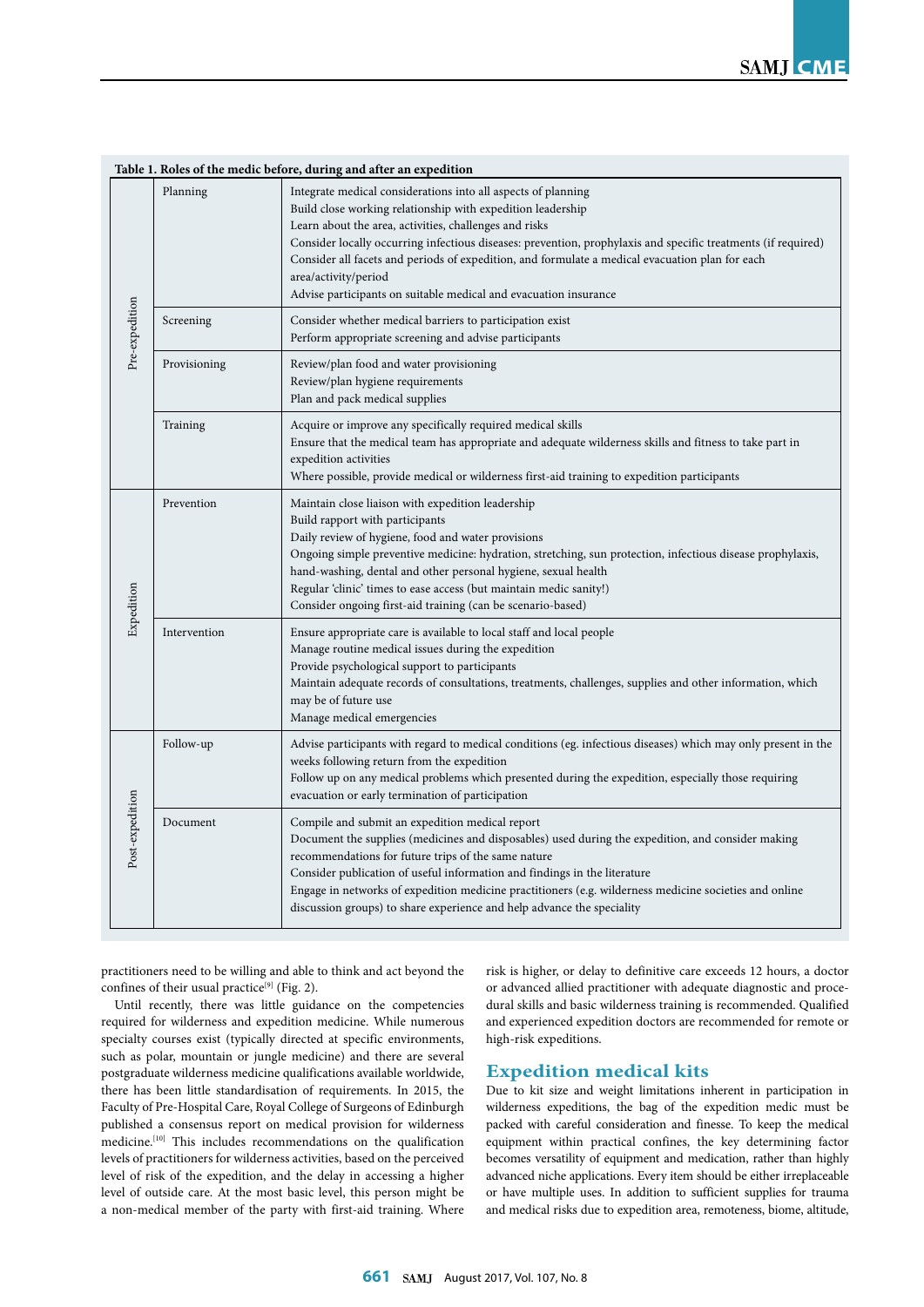

*Fig. 1. Mountain guides and doctors undertaking a mountain medicine training expedition on Mount Kilimanjaro participate in field management of a simulated casualty. (Photo: Dr Chanèl Rossouw, with permission.)*



*Fig. 2. An expedition medic performing field removal of a septic dental root after tooth avulsion at high altitude. Acquisition of a broad skill set is essential for providing pragmatic wilderness medicine. (Photo: Dr Chanèl Rossouw, with permission.)*

duration and main activities, the medic should consider specific risks of the expedition participants. Taking advanced airway equipment, for example, should only be considered if the medic is sure that once in use, advanced airway management in the wilderness can also be sustained while waiting for a prolonged evacuation. Practical considerations such as temperature and water/humidity exposure of equipment and medications also come into play. This can be mitigated by packing supplies into waterproof containers (or simple zip-lock plastic bags) with accurate labelling, clustering/compartmentalising into practical sets such as airway management, haemorrhage control, wound closure, and pain management. This ensures that access to appropriate supplies is swift and easy in the field. As the medic on an expedition is as prone to all risks as every other expedition member, providing advice and training to selected expedition members on the contents, structure and usage of the expedition medical kit is advisable. This ensures continuity of medical care should the primary medic be incapacitated.

#### **Ethics in expedition medicine**

It is important that the medic is willing to sacrifice personal goals during the expedition to provide care to participants. This means that the expedition doctor should not be financially invested in the expedition – whether linked to a successful outcome, or because he/she has paid a fee to attain the expedition goal – as this compromises their decisionmaking.

Expeditions are becoming safer, but society is also much less tolerant of risk. Every effort must be made to ensure that expedition participants have a realistic perception of the inherent dangers of the destination and activities, and are especially cognisant of the limited medical care that can be provided in the field. For example, the recent furore surrounding the death of a celebrity and lack of helicopter rescue during the night on Mount Kilimanjaro illustrates a pervasive lack of understanding of the local rescue capabilities in that area. The expedition medic must be *au fait* with available facilities on the ground, and help potential participants to understand the risks in relation to their goals, so that they can make an informed decision on participation.

Expedition doctors should be very aware of the challenges of balancing patient confidentiality with overall safety and expedition goals. Prior to an expedition, this may require significant efforts to gain the trust of prospective participants to disclose conditions that they feel may jeopardise their chances of being selected, and counselling to disclose potential medical risks to the expedition leadership. It is the contention of the authors that very few medical conditions are a complete barrier to participation in wilderness activities, provided the medic and participant are adequately informed. With full understanding of the risks, and informed consent, individuals should be able to experience the entire spectrum of challenges in the wilderness.

On an expedition, it can be difficult to create an environment in which participants can consult in private. It is useful to site the expedition doctor's tent/accommodation on the outskirts of the camp, and in such a way as to allow privacy of interactions. Medics should be aware – especially at night – of the scant protection provided by tent walls. A final set of ethical challenges during expeditions centres upon denial of treatment and provision of futile care. In contrast to urban medicine, an expedition participant who declines or actively ignores medical advice can place fellow team members at risk. A more paternalistic care relationship is therefore required. Ideally, a consensus regarding management of these cases should be reached with the expedition leadership.

### **Resources for expedition medics**

Fortunately, the increasing recognition of expedition medicine as a specialised field has led to the proliferation of good-quality resources for current and prospective expedition medics. These include professional groups such as the Wilderness Medical Society [\(www.wms.org](www.wms.org)) and the International Society for Mountain Medicine ([www.ismm.org\)](www.ismm.org); online repositories such as Adventure Medic [\(www.theadventuremedic.com\)](www.theadventuremedic.com) and Explorers Connect [\(www.explorersconnect.com](www.explorersconnect.com)); mountaineering organisations such as the Mountain Club of South Africa [\(cen.mcsa.org.za](cen.mcsa.org.za)); professional wilderness medicine companies such as WildMedix ([www.wildmedix.](www.wildmedix.com) [com\)](www.wildmedix.com); and health organisations such as the Centres for Disease Control and HealthMap (<www.cdc.gov>; [www.healthmap.org\)](www.healthmap.org). Peer-reviewed research and academic articles in this field can be obtained in journals such as the *Wilderness and Environmental Medicine Journal*, and *High Altitude Medicine and Biology*. There are also educational resources such as wilderness medicine podcasts (<www.wemjournal.org>).

The expedition doctor who prefers reading textbooks should consider the focused manual, *Expedition and Wilderness Medicine,* by Hudson and Knox,<sup>[11]</sup> the practical and comprehensive *Oxford Handbook of* Expedition and Wilderness Medicine, edited by Johnson et al.,<sup>[8]</sup> or the definitive encyclopaedia in the field, *Auerbach's Wilderness Medicine*. [9]

#### **Scenario resolution**

Realising you have bitten off a little more than you can chew, you make two worthwhile investments: the electronic copy of an expe-